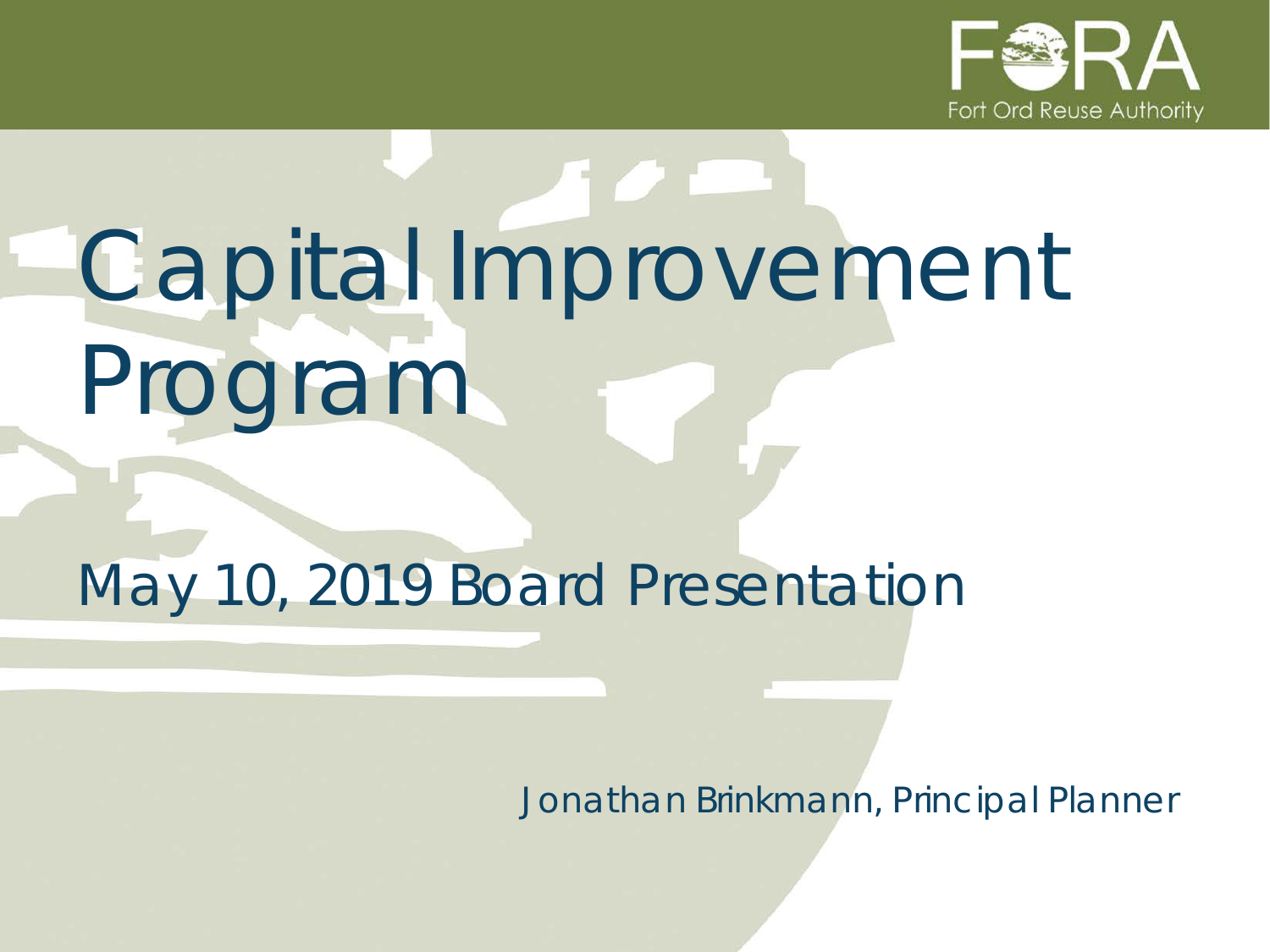



#### **Administrative Committee Coordination**

- **CIP Revenues**
- **CIP Costs**
- **Recommendations**

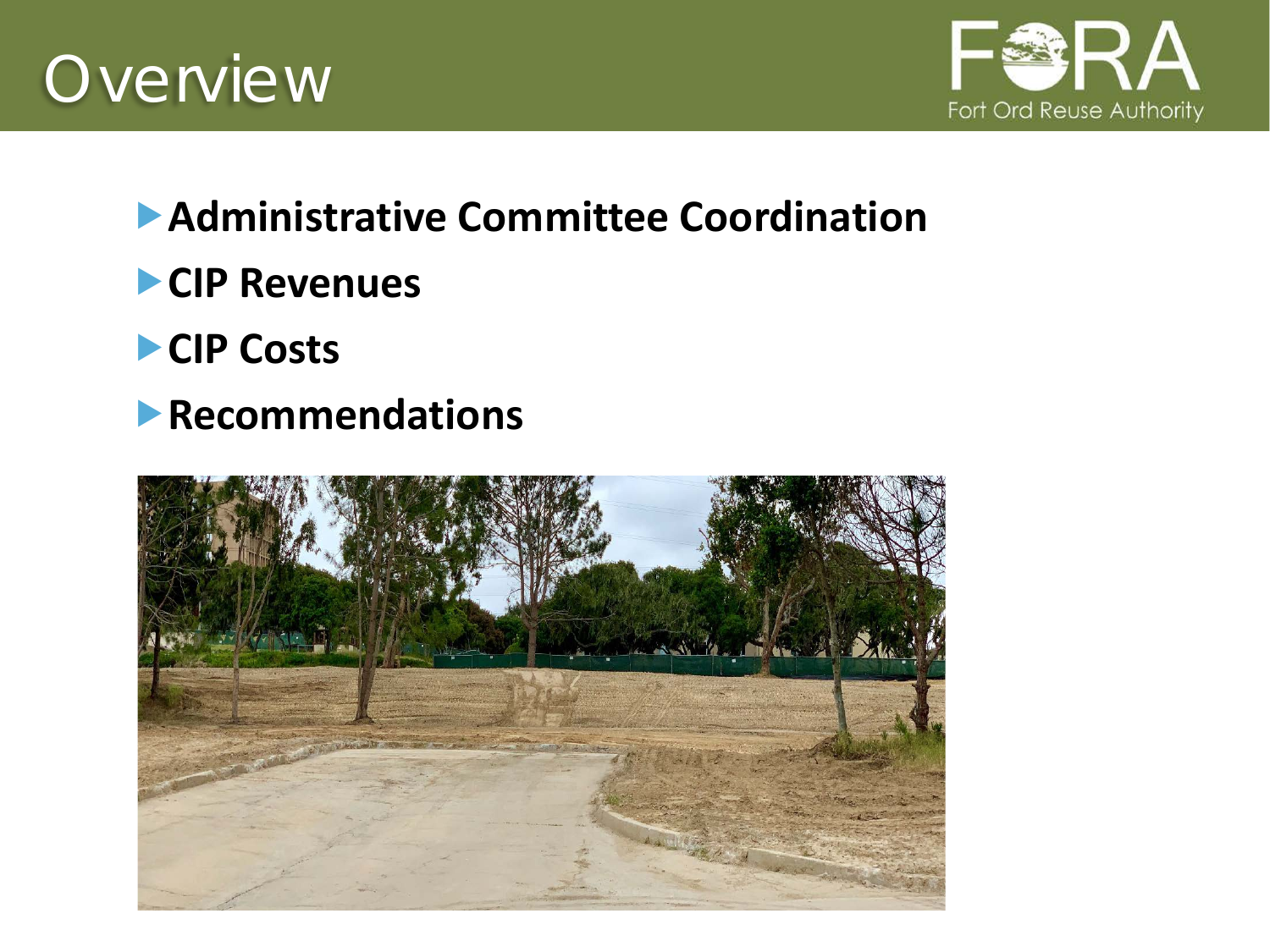## Capital Improvement Program (CIP) **Coordination**



## **Input/Discussion/Review:**

- **Jan – May, 2019 -** Administrative Committee held 9 meetings to coordinate the FORA CIP
- **March 14, 2019 Confirmed development forecasts**
- **April 17, 2019 -** Reviewed priority ranking results
- **May 1, 2019 -** Reviewed draft CIP document and budget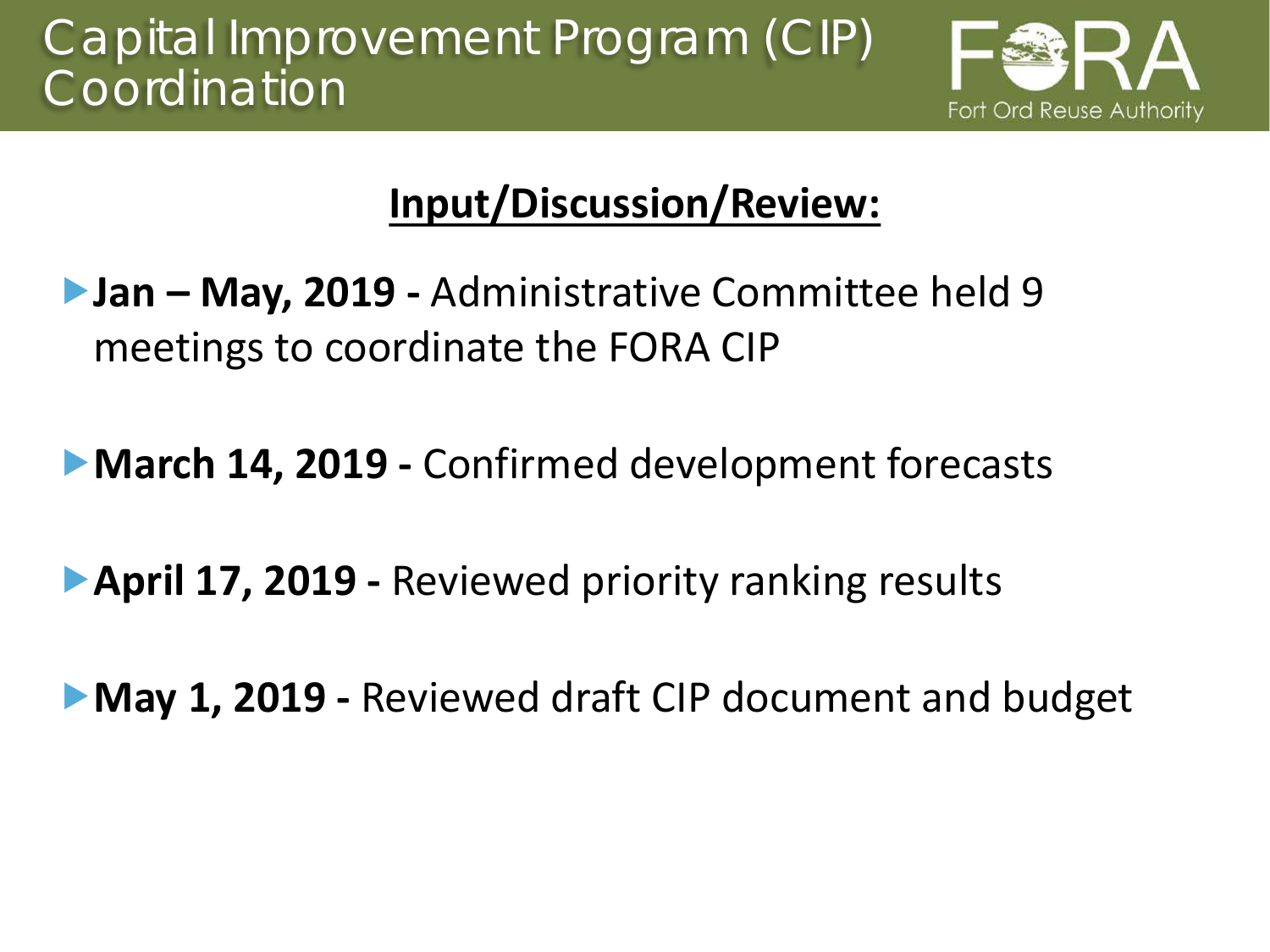

## **Community Facilities District (CFD) Special Tax Development Fees:**

- *30.2% of collections to Habitat Conservation*
- *Remainder funds base-wide impact mitigations (Transportation/Transit and Water Augmentation)*
- **Property Tax funds:**
	- *Operations, Prevailing Wage Coordination, Caretaker Costs*
- **Land Sales proceeds fund:**
	- *Building removal (Board policy)*
- **Grants fund:**
	- *Specific projects, i.e. transportation projects*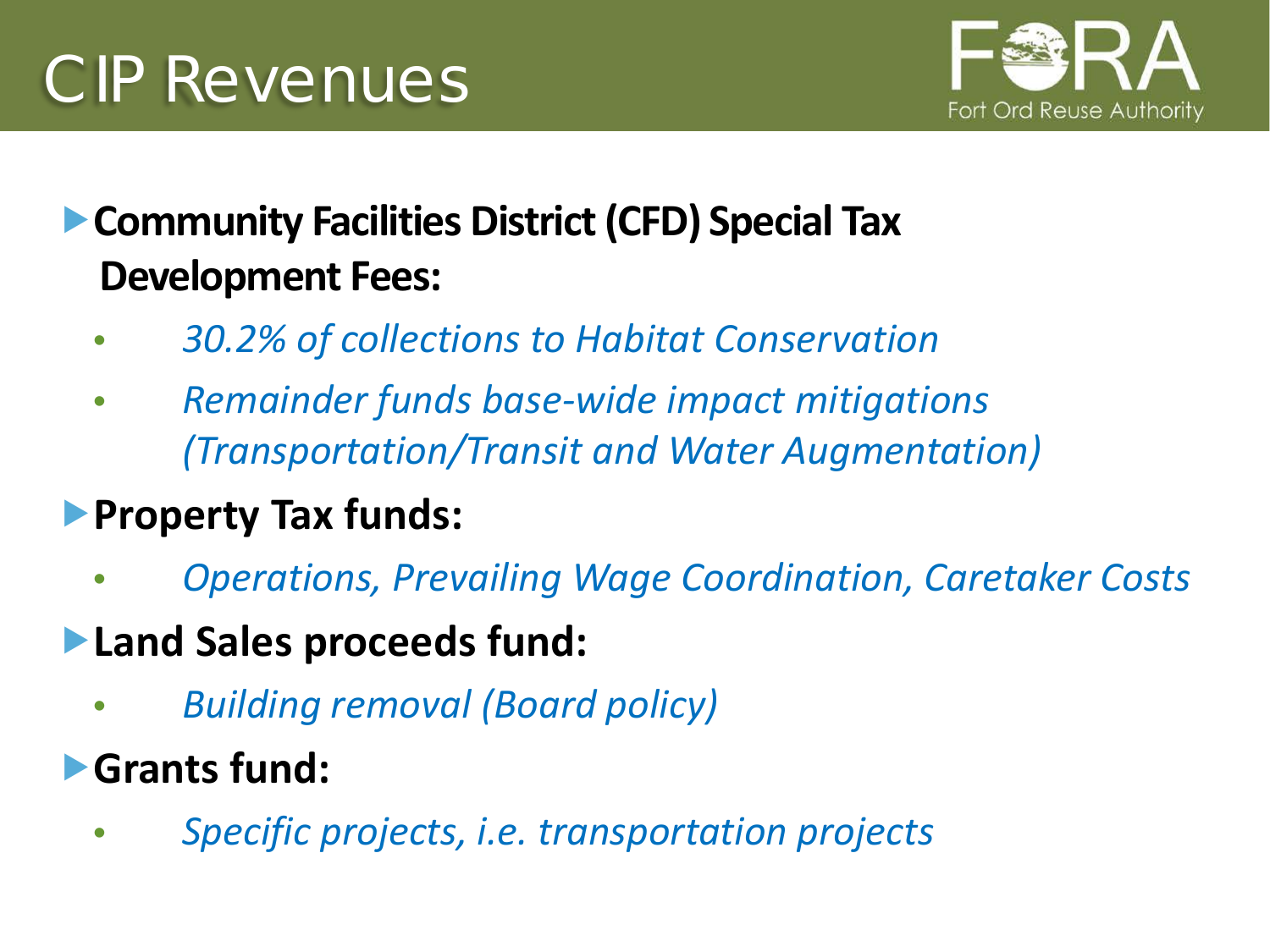

#### **2010 \$46,164 per unit**

*To encourage development, Board directed analysis to right size the Development Fee*

**2011 -27.0% (\$33,700 per unit)**

*Further analysis reduced contingencies*

- **2013 -23.6% (\$26,440 per unit)** *Implemented Fee Calculation*
- **2014 -17.0% (\$22,560 per unit)** *Implemented Fee Calculation*
- **2015 +3.2% (\$23,279 per unit)** *Construction Cost Index (CCI)*
- **2016 +1.6% (\$23,655 per unit)** *Construction Cost Index (CCI)*
- **2017 +0.8% (\$23,837 per unit)** *Implemented Fee Calculation*
- **2018 +3.2% (\$24,621 per unit)** *Construction Cost Index (CCI)*
- **2019 +3.0% (\$25,362 per unit)** *Construction Cost Index (CCI)*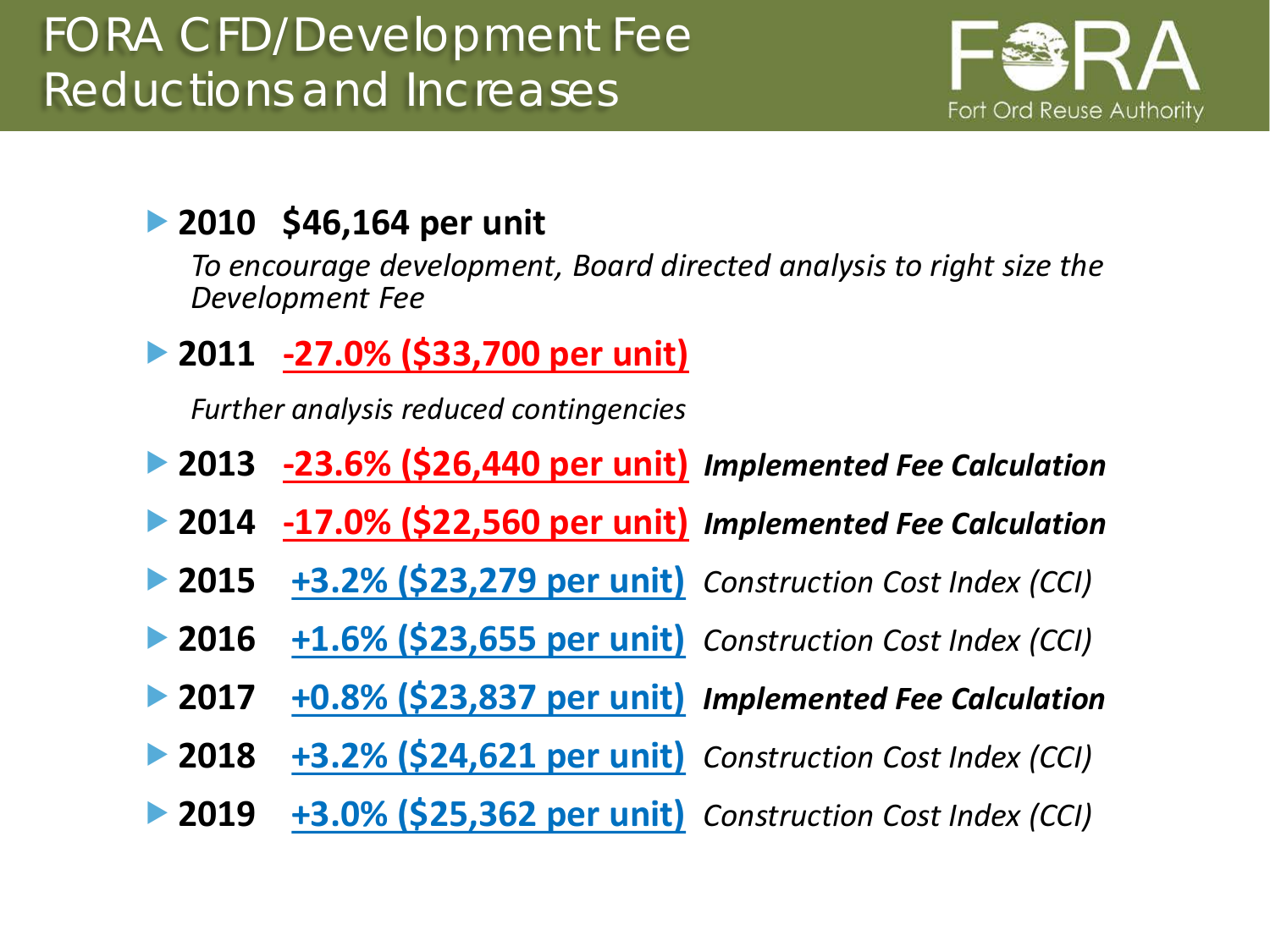

## **CFD collections in FY 18/19 projected to be \$8M instead of \$10M**

- **CFD collections in FY 19/20 projected to be \$6M instead of \$15M**
- ▶ Staff updated Project Budgets based on Construction **Costs Index (CCI) of 3.0%**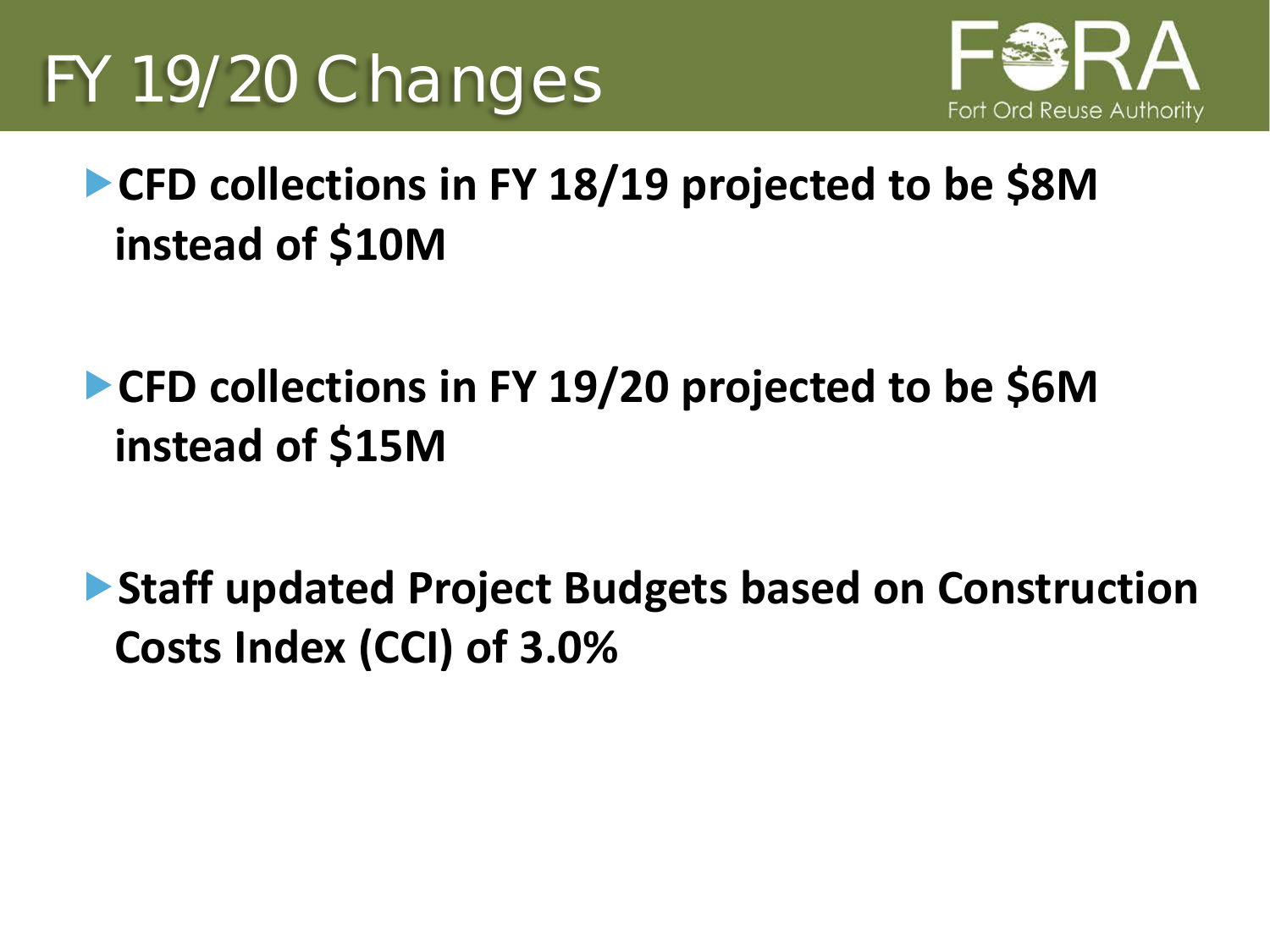





• The Capital Improvement Program (CIP) outlines improvements in the following categories:



• The CIP is updated annually to ensure effectiveness, maintain pace with inflation, and align project timing/funding with planning/mitigation.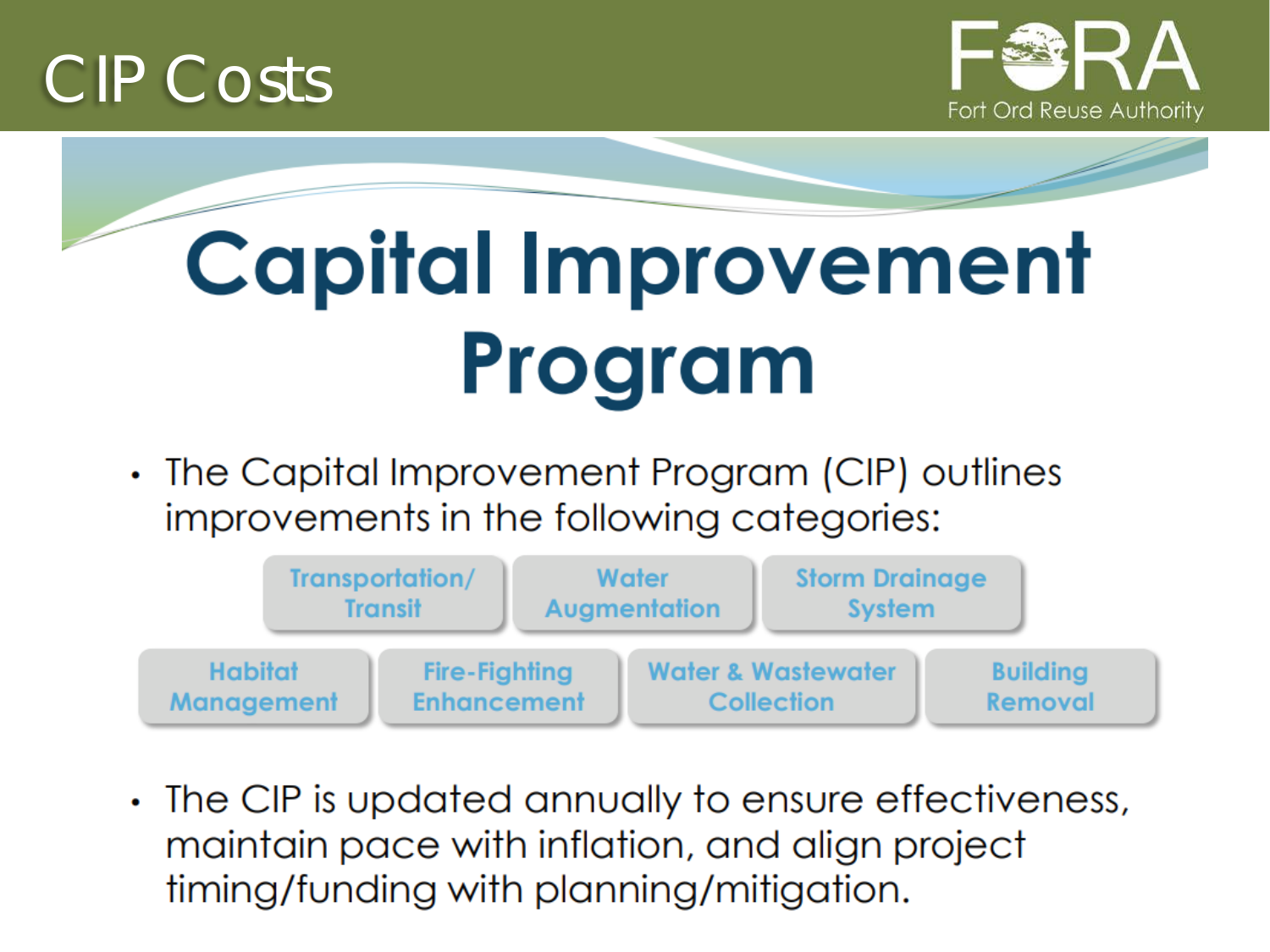# CIP CEQA and non-CEQA Costs





#### **RETIRED**

- Stormwater Drainage Outfalls
- Firefighting Enhancement Mitigation
- Transferred Water and Wastewater
- 10 Roadway projects (Table 1B)
- 5 Building removal projects (Table 1B)

#### **REMAINING**

- **Transportation/Transit (\$99.2 M) (CEQA)**
- **Water Augmentation (\$18.7 M) (CEQA)**
- **Habitat Management (\$35.6 M) (CEQA)**
- *Caretaker Costs (\$575 K annual) (Non- CEQA)*
- *Building Removal (\$4.4 M) (Non-CEQA)*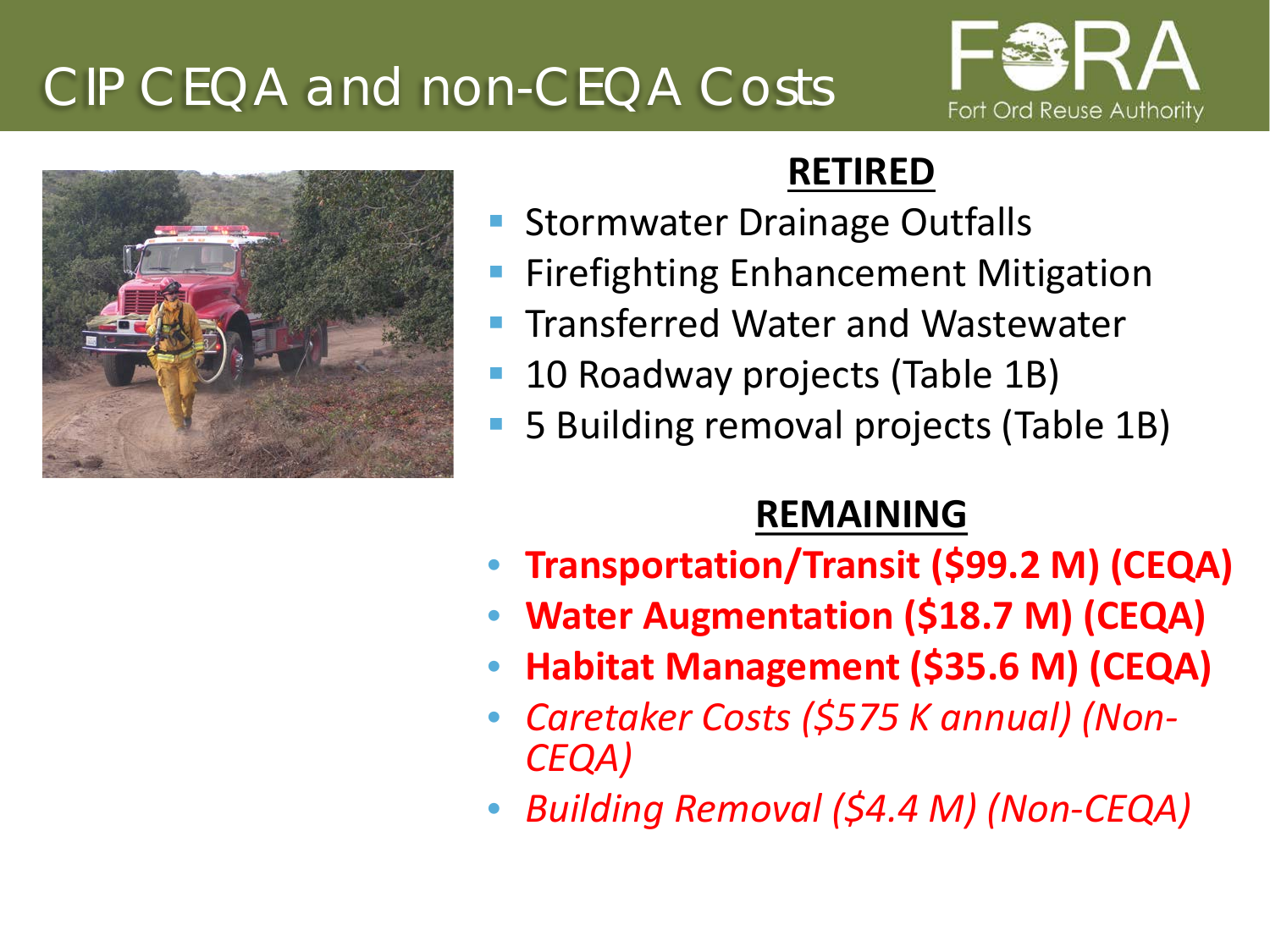## Remaining Roadway Improvements



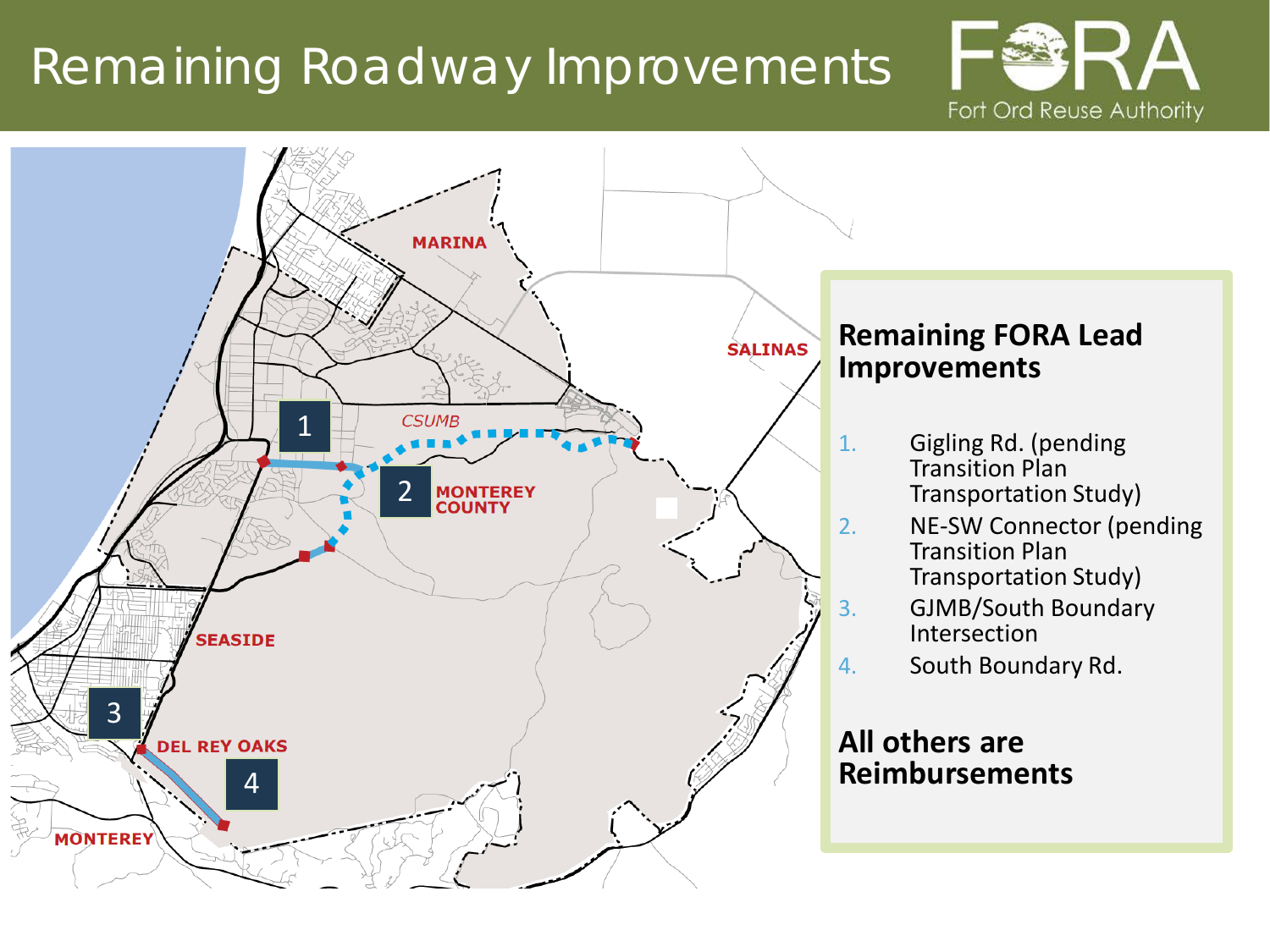

South Boundary Rd. **(\$2.3 M)**

Davis Rd. south of Blanco Rd. **(\$750 K)**

**Transportation Contingency (\$1 M)**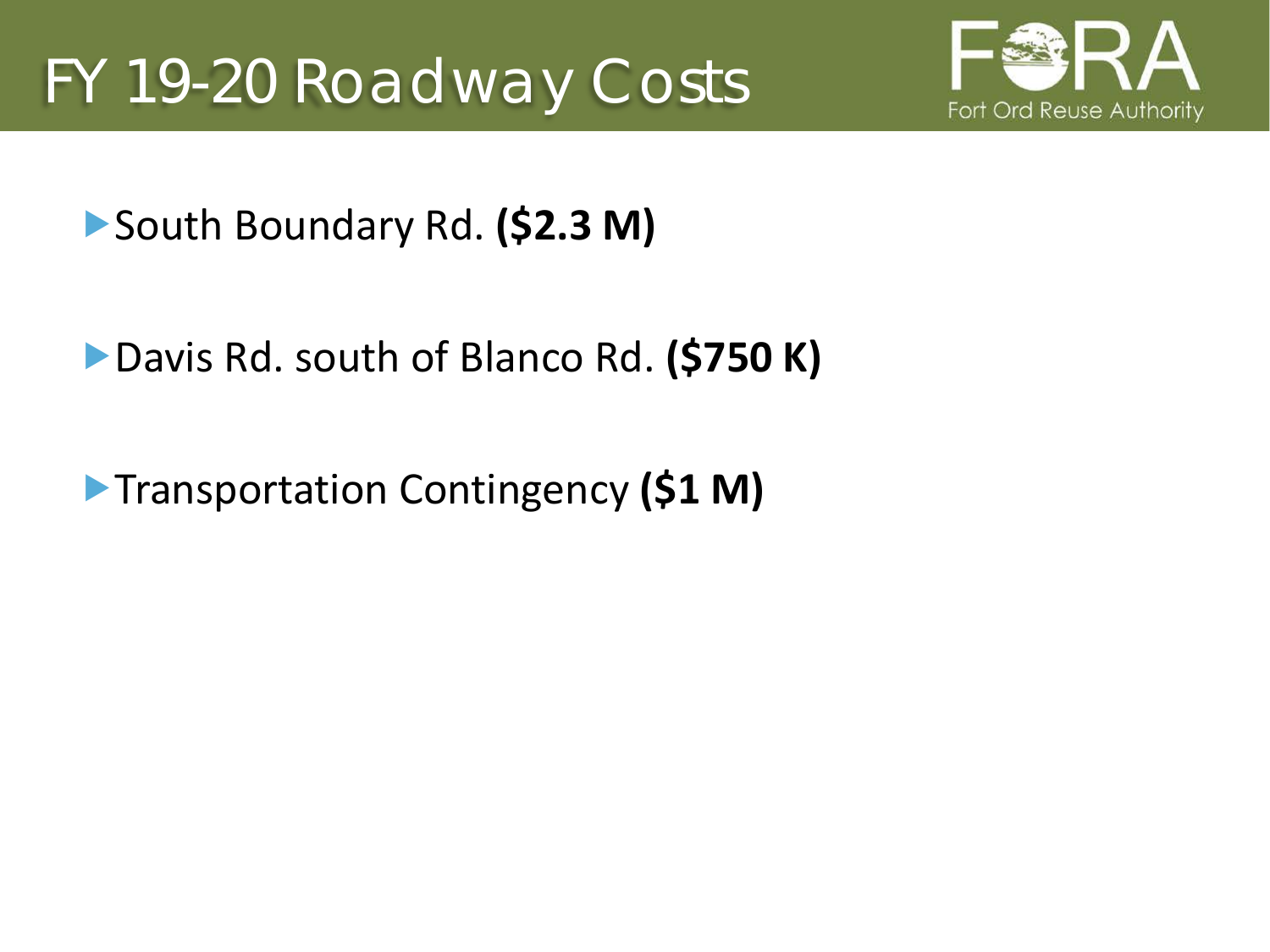

**Regional Urban Water Augmentation Program Recycled** Pipeline Reimbursements to MCWD **(\$1.6 M)**

**EXALGE Aside (\$1.9 M)**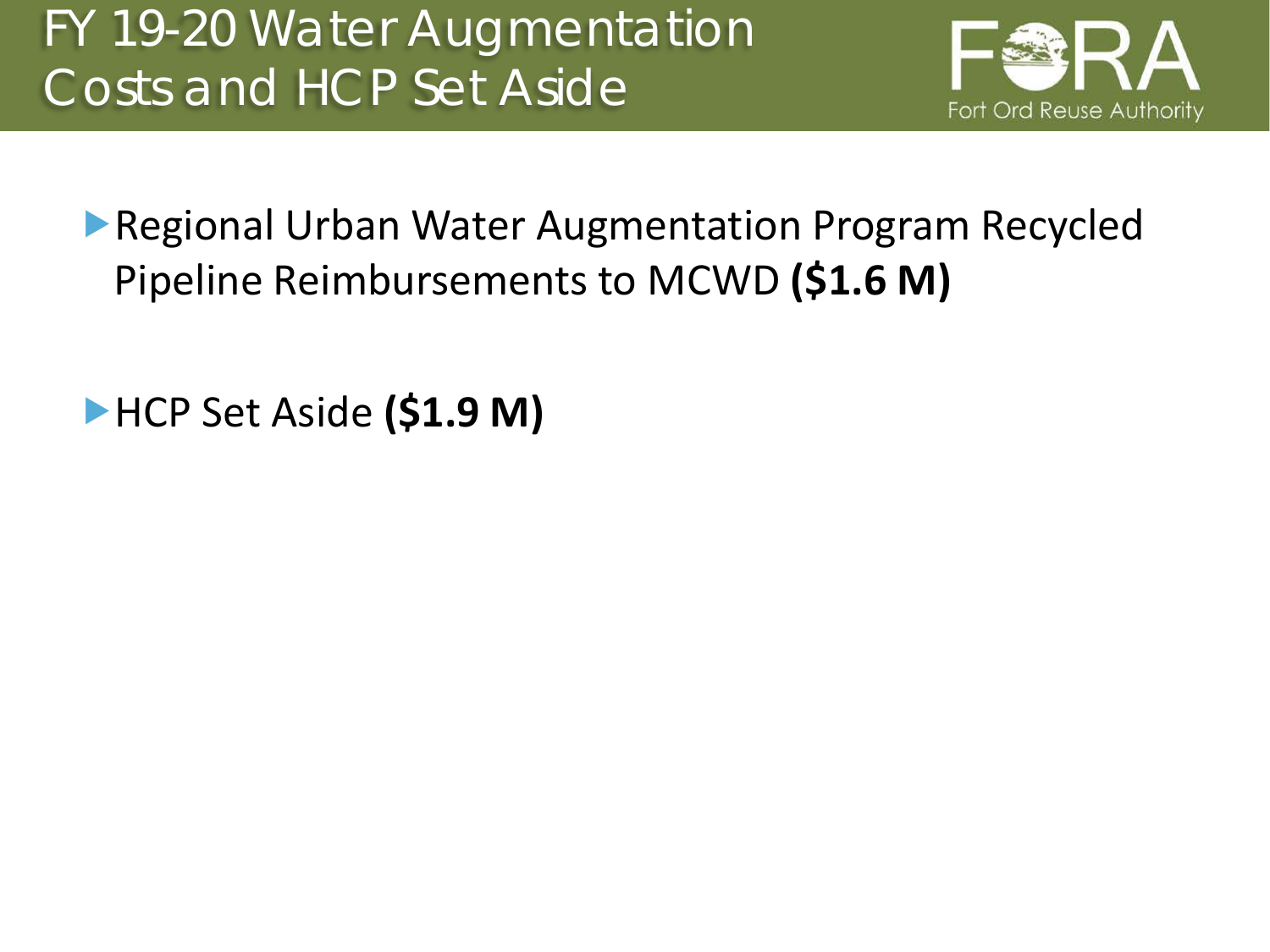

**East Garrison contribution complete (\$2.1 M)** 

- ▶ Dunes on Monterey Bay
	- FORA cash contribution complete **(\$22 M)**
	- FORA land sale credit complete **(\$4.6 M)**
	- Remaining land sale to be realized **(\$19.4 M)**
- Seaside Surplus II
	- **\$5.7 M** cash obligation substantially completed
- Marina Stockade
	- **\$4.4 M** cash obligation remaining
	- **\$137 K** complete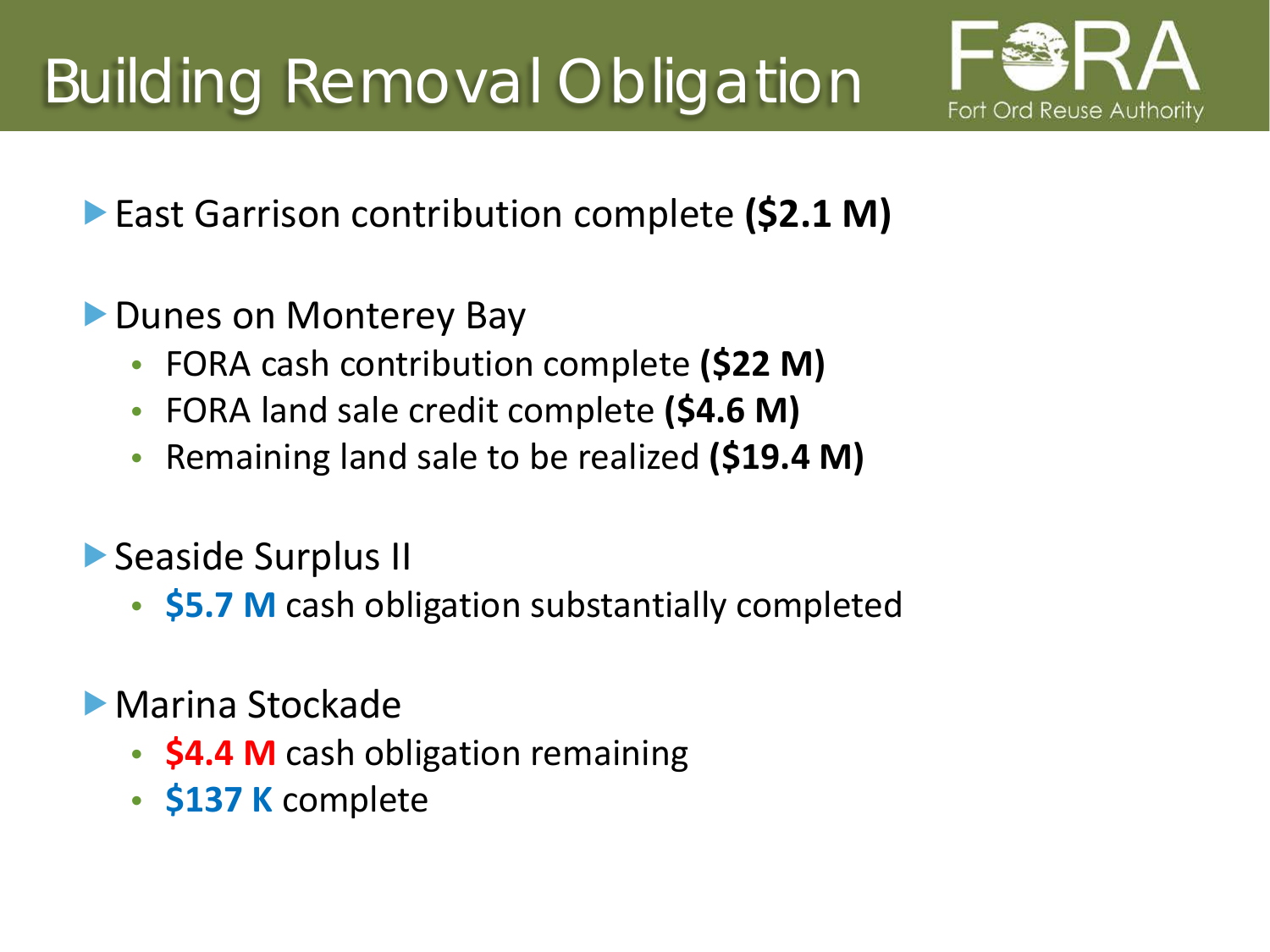# Building Removal Action Plan



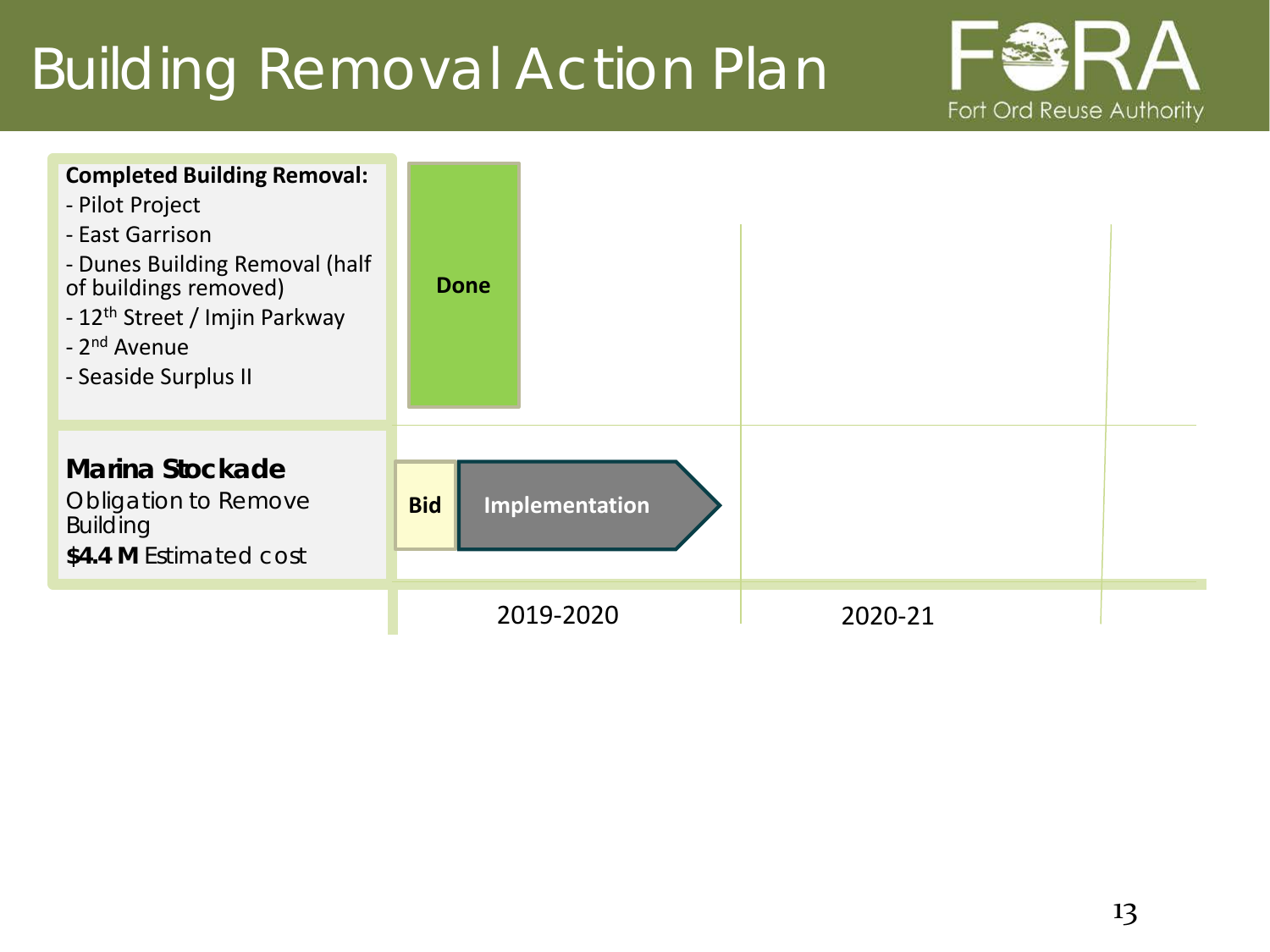

#### **FY 18-19 Funding**

- South Boundary Rd. **(\$5 M)**
- GJMB/South Boundary Rd. Intersection **(\$1,056,168)**
- Authorized Signatories: **FORA Executive Officer prior to FORA dissolution and City of Monterey and/or City of Del Rey Oaks City Managers**
- Remaining funds distribution: **20% to each of the 5 land use jurisdictions**

Termination: **10 years or until work completion**